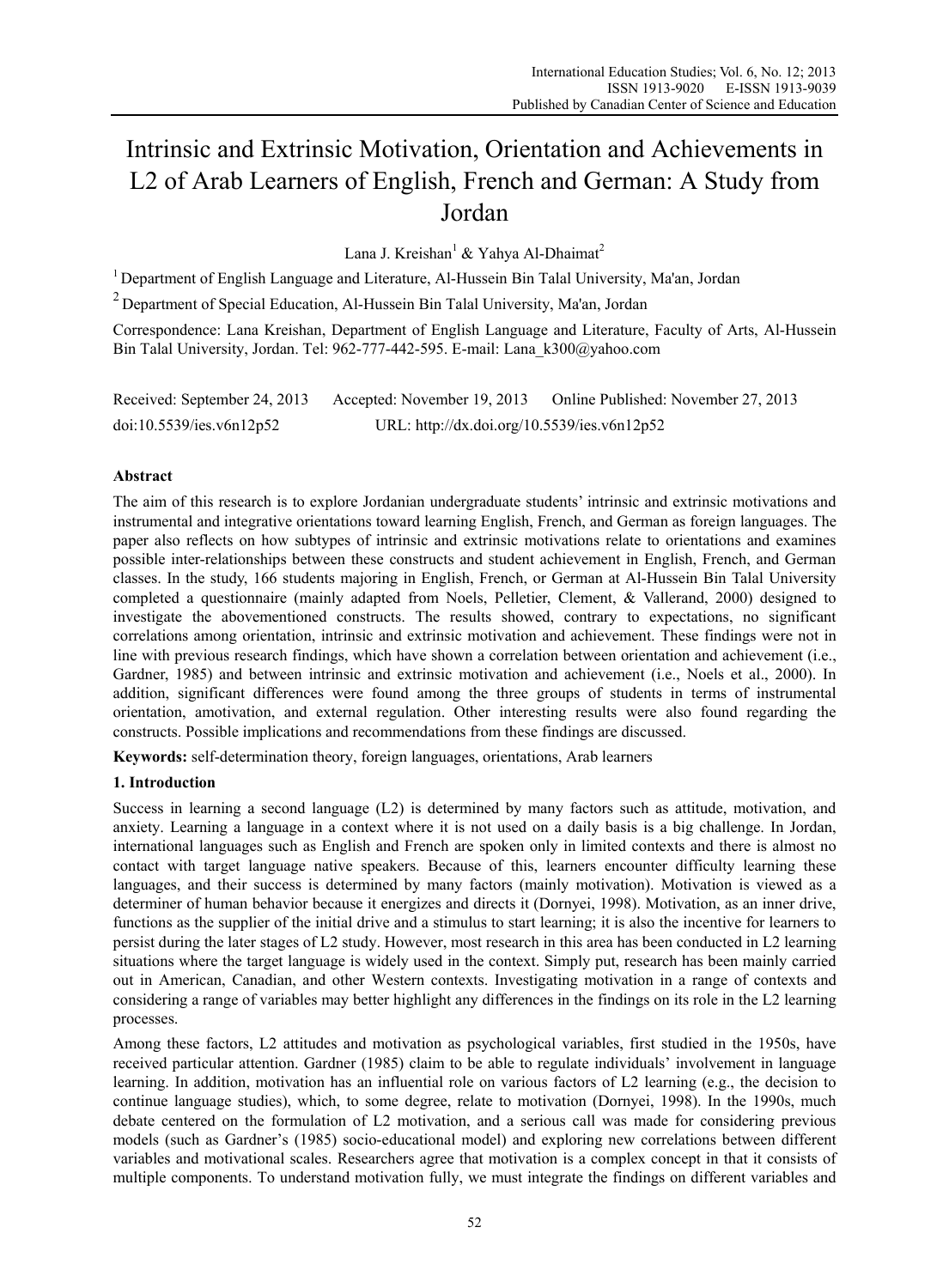factors. In this article, motivation will be approached from the perspective of self-determination and orientation.

#### *1.1 Self Determination Theory (SDT)*

The self-determination theory (SDT), as one of the main trends in L2 motivational research, was the early work of Deci and Ryan (1985; see also Deci, Vallerand, Pelletier, & Ryan (1991) for a review). It is claimed that SDT, unlike other goal motivational theories, focuses on the direction of behavior and the reasons behind a person's involvement in his or her action to achieve the desired goal (Deci et al., 1991). The main idea underlying this theory is the distinction between 1) motivated and intentional behavior and 2) the two types of intentional behavior (self-determined and controlled). Usually, self-determined behaviors stem from personal preferences while controlled behaviors are more externally influenced. SDT addresses different types of motivation, defined as intrinsic/extrinsic motivation and amotivation. These types correspond to the degree of individuals' engagement in different activities for reasons of personal choice (Noels et al., 2001). With the first type of motivation, intrinsic motivation, individuals perform certain actions for personal satisfaction or to meet personal goals, whereas extrinsic motivation is more instrumental. Intrinsic motivation is usually accompanied by pleasant feelings and less pressure in comparison to extrinsic motivation, which implies negative feelings (Vallerand, 1997). In this respect, Deci et al. (1991) believe that a supportive-autonomy learning environment, rather than a controlling environment, promotes learners' intrinsic motivation, self-determination, and self-esteem, thereby producing effective learning and positive outcomes. Vallerand, Blais, Briere, and Pelletier (1989) identified three main types of intrinsic motivation (i.e., knowledge, accomplishment, and stimulation) (see Noels, Clement, & Pelletier, 2003 for a review). The type of regulation an individual uses is an indicator of the degree to which he has internalization for a particular behavior (Vansteenkiste, Lens, & Deci, 2006). On the other hand, extrinsic motivation can be divided into three main types according to the internalization process (which is defined as "motivated process"; see Deci et al., 1991, p. 328). External regulation (is linked to pressure from the social environment such as job promotion), introjected regulation (is an internalized reason to perform a task such as guilt), and identified regulation (is a desire to perform a task for personal value) are three levels of extrinsic motivation distinguished in research. Previous works have ordered these types from lowest to highest according to their degree of self-determination (external regulation to identified regulation) (see Noels et al., 2001, 2003 for a review). Amotivation means that individuals are neither intrinsically nor extrinsically motivated and have no goals. It is said that individuals who lack motivation or are amotivated can stop performing a task at an early stage (Noels et al., 2001). Noels et al. (2003) have identified advantages of the formulation of learning orientations. Her theory explains the significant effect of some orientations on language learning compared to other orientations. According to Noels et al. (2003, p. 35), SDT is considered a "parsimonious, internally consistent framework for systematically describing many different orientations in a comprehensive manner." Research has shown a significant relation between autonomous learners and motivation (e.g., Ushioda, 1996). According to SDT, reinforcing intrinsic motivation and internalizing values and regulatory processes in educational contexts promotes interest in learning, valuing learning, and improving self-confidence of one's capacities and attributes (Deci et al., 1991).

#### 1.1.1 Intrinsic and Extrinsic Motivations and Language Learning

Noels et al. (2003) pioneered the application of intrinsic and extrinsic motivation in the language learning context. In L2 learning, especially in a foreign language (FL) learning context, it seems that being intrinsically motivated is likely to lead to success, as this type of motivation stems from the individual's internal desire to achieve goals and enjoyment in performing L2 learning tasks. One application of SDT is to increase learner motivation in the L2 classroom by fostering learner autonomy (Dornyei, 2001). Many researchers (e.g. Noels et al., 2003) have integrated SDT with other motivational frameworks.

Linking intrinsic and extrinsic motivations to language learning, Pae (2008) found evidence that intrinsic motivation was a strong predictor of motivation and self-confidence to learn L2, as it correlated indirectly with achievement. Similarly, in Midraj et al.'s (2008) study of 12<sup>th</sup> grade students in the United Arab Emirates, significant positive correlations were reported among intrinsic motivation, orientation, and willingness to spend more time learning English with English achievement and extrinsic motivation. In contrast, a negative correlation was found between extrinsic motivation and achievement.

In Comanaru and Noels' (2009) study, students took part in the Chinese learning process when they felt that Chinese was meaningful and enjoyable. In other words, they showed intrinsic motivation in their L2 learning. To a somewhat lesser extent, the students in the study found a connection with the Chinese community regardless of their heritage language.

Noels et al. (2003) investigated the relationship between these motivations and varied orientations such as travel,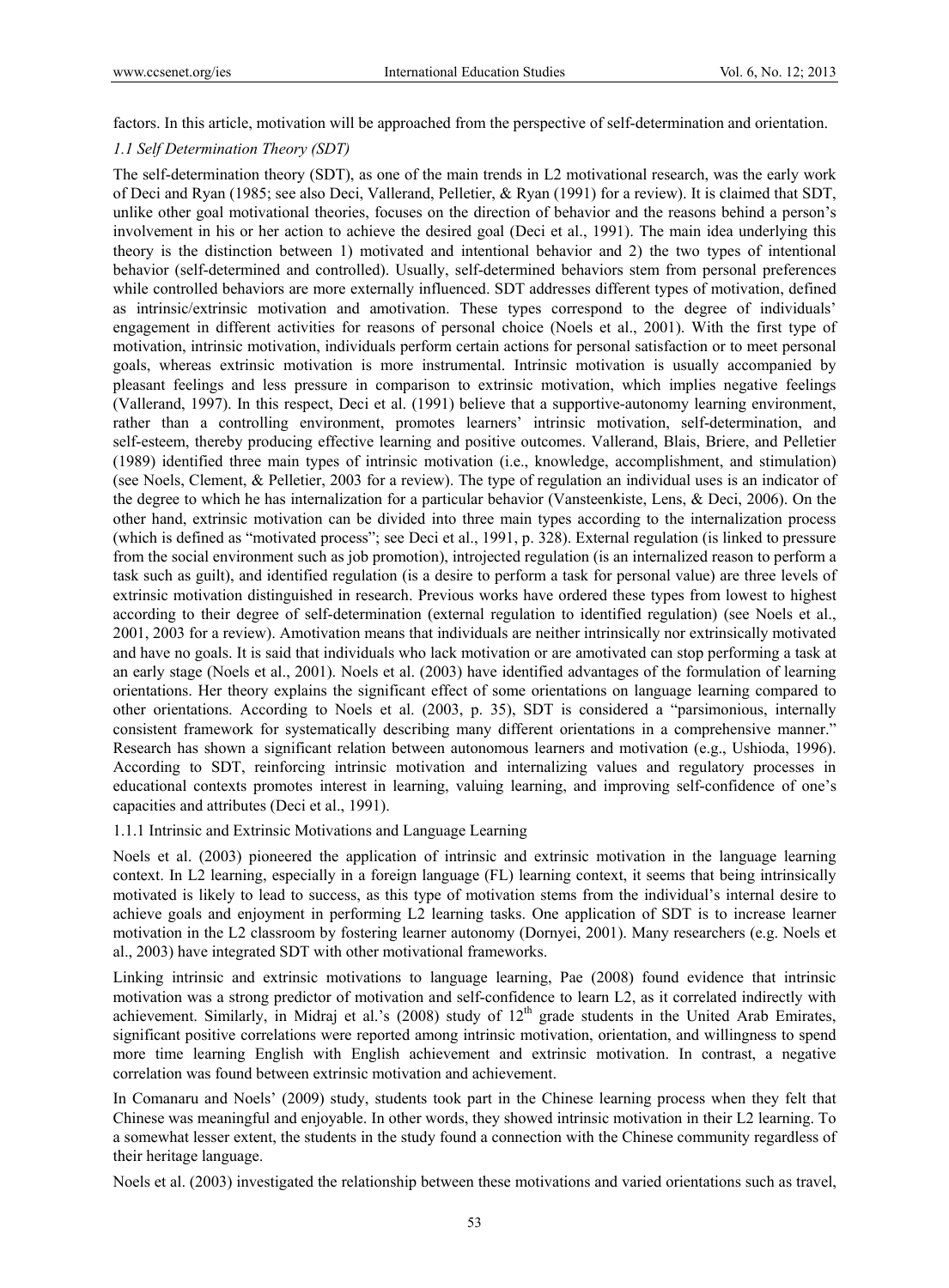instrumental purpose, friendship, and knowledge, as previously identified by Clement and Kruidenier (1983). They found a correlation between these orientations and some motivational scales (e.g., intrinsic motivation). SDT supports learners' desire to fulfill the basic needs of relatedness, competence, and autonomy. In other words, individuals who show intrinsic motivation in performing actions have high autonomy, relatedness, competence, and self-control; whereas individuals who show "inaction" or amotivation are assessed low in these areas (see Gillard, 2010). When people have choices and control of their behaviors, they fulfill their needs for autonomy. When they feel a sense of belonging with others, they achieve relatedness. Finally, when they feel capable of attaining their goals, they attain competence. As Gillard showed, when these needs are fulfilled, learners internalize positive values and attitudes linked with behaviors.

#### *1.2 Motivational Orientation and L2 Learning*

Gardner (1985, p. 60) described motivation as a "goal-directed behavior". As mentioned, motivation determines why individuals work to achieve certain goals, their persistence in sustaining the activity, and the effort they put forth (Dornyei, 1998). The strength of L2 learners' motivation is responsible for their ultimate attainment of goals. Gardner and Lambert (1959) more formally proposed a distinction between two types of orientation. When students learn a language for the purpose of meeting members of the target language group, or because they want to become members of the target community, they are considered as integratively motivated learners. On the other hand, learners who are concerned with the benefits of language learning such as increasing their own knowledge or qualifying for certain jobs are instrumentally motivated. Motivational orientations are the goals that individuals aspire to achieve. When individuals look to achieve certain goals from learning an L2, they exert effort and persistence to achieve those goals. Being instrumentally or integratively motivated might be sufficient for successful language study but having both of them is better still for successful L2 learning. Still, a variety of research findings concerning the importance of these orientations has led Dodick (1996) to emphasis Richard-Armato's (1988) view of the complexity of these types and they are not independent of each other. Kow (2004), for example, found that instrumental motivation (e.g., learning in order to get high marks) may develop to be integrative motivation at a later stage (e.g., liking language and having a desire to acquire the target group accent and/or behaviour). Coleman (1995) found a mixture of instrumental and integrative motivational orientations among 3000 FL students of different languages in numerous UK universities and institutions in addition to universities in Austria and Germany. In a study in the Norwegian context, Svanes (1987) found an integrative orientation toward learning the Norwegian language associated with students from the developed countries, whereas an instrumental orientation was associated with the students from other countries (in the Middle East, Africa and Asia). This indicates that different cultural backgrounds might reflect different reactions toward the target language.

However, Noels (2001) pointed out some limitations to Gardner and Lambert's hypothesis of instrumental and integrative orientations, arguing that the two orientations are inconsistent in terms of their ability to predict L2 success and that both orientations might influence effort. Nevertheless, many learners do not have an integrative orientation. Noel tried to overcome this problem by integrating the concept of orientation with SDT and investigating the relationships between them. Previous research has claimed, however, that extrinsic/intrinsic motivations are more or less the same as integrative/instrumental orientations (Schmidt, Boraie, & Kassabgy, 1996), in where the integrative orientation refers to a focus on personal interest in the target language group and instrumental orientation outcomes are either required or driven by external forces. Given that the nature of motivation and its importance can differ from one context to another, studying motivation and orientation in an Arabic setting may reveal the particular features of this cultural context. Most studies in motivation research have been conducted in American, Canadian, or other Western contexts. Therefore, replication of this research in other contexts might reveal distinct features of each. Noel (2005) investigated university students' intrinsic and extrinsic motivations as well as integrative and instrumental orientations toward learning German. The study focused on engagement in learning German as a heritage language and intergroup contact. Its results showed that intrinsic and self-determined extrinsic subtypes of motivation promoted learner motivation. Heritage language students were more integratively motivated and showed a stronger sense of connection with the German community. As Noels et al. (2001) maintained, using the self-determination framework to investigate different language groups with different ethnolinguistic vitality backgrounds may determine how motivations vary by intergroup context and ideology.

#### *1.3 Objectives of the Study*

This study integrates different language learning models from previous studies on motivation. It has three main goals: First, it aims to investigate and explore intrinsic and extrinsic motivations and orientations toward learning English, French, and German in a sample of 166 male and female undergraduate students in Jordan. Second, it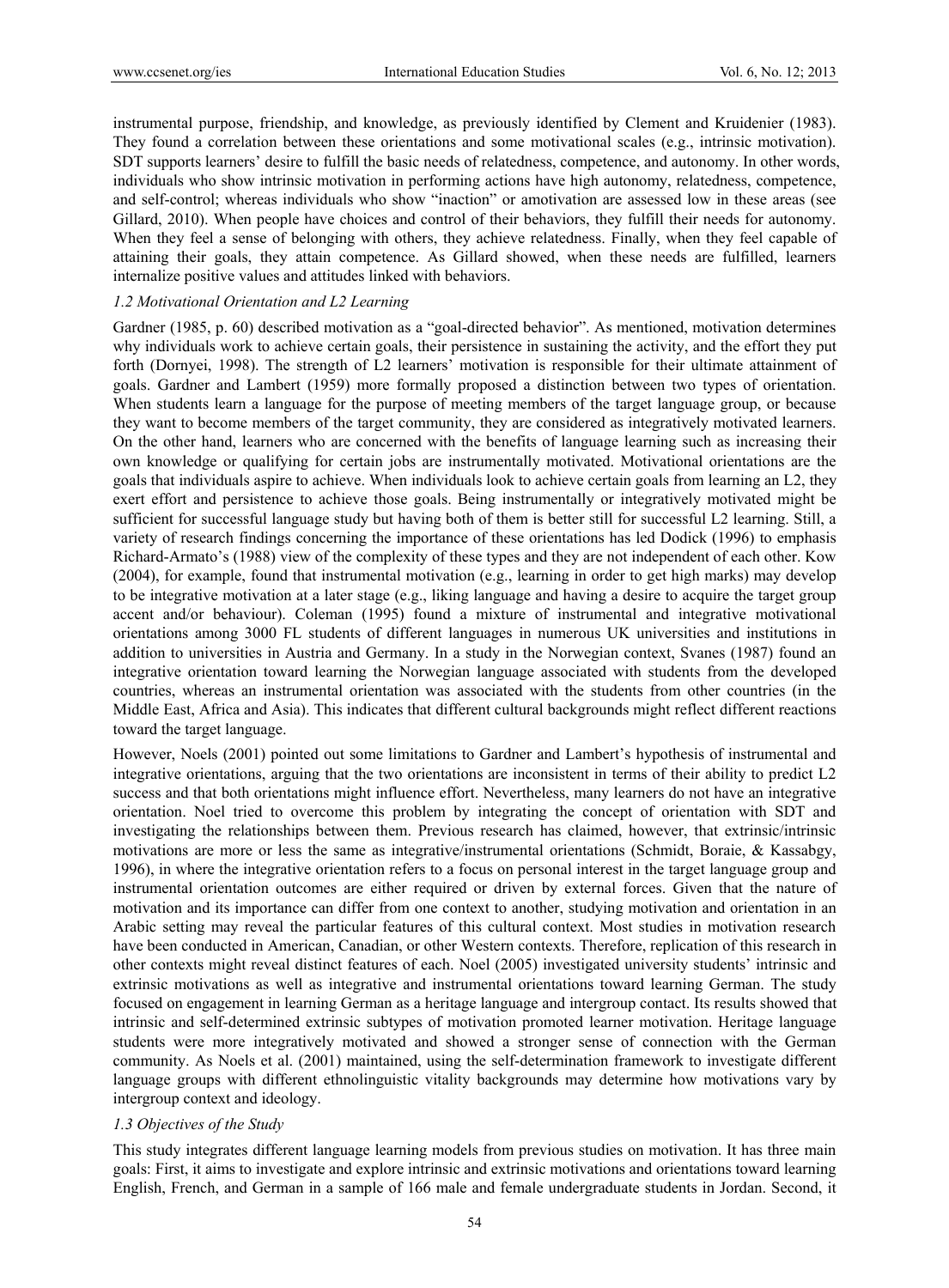aims to reflect on how subtypes of intrinsic and extrinsic motivations relate to orientations and to examine possible inter-relationships between these constructs and L2 achievement (or total grades). Third, it intends to identify any differences in the attributes of L2 motivation between the genders or among students of different majors.

### **2. Method**

#### *2.1 Participants*

For this study, 166 students majoring in English, French, or German from Al-Hussein Bin Talal University were selected to complete a questionnaire investigating the previously mentioned constructs. The distribution of students by major (with gender breakdown) is as follows: 42% English majors (11% were male, 31% female), 34% French majors (21% male, 13% female), and 23% German majors (15% male, 8% female). A limitation of the sample is that the distribution of students by major was not even. The number of French and German majors was small compared to that of English majors. Therefore, the entire number of students of both majors was included in order to obtain richer data. All the students were between 18 and 25 years old.

#### *2.2 Measures and Procedure*

The instrument for data collection was a questionnaire that consisted of two sections. The first section asked students about their personal characteristics, including age, year of study, and grades. Students were asked to report their total grades (i.e., the total scores for each academic semester). The second section, as the main part of the questionnaire, included 34 items to measure integrative/instrumental orientation and intrinsic/extrinsic motivation. The items measuring orientation were adapted from Gardner, Tremblay, and Masgoret (1997), and those regarding the subtypes of motivation were adapted from Noels et al. (2003). For these items, students were asked to rate their level of agreement with a statement on a 5-point Likert scale (1 strongly disagree to 5 strongly agree) rather than on the original 7-point scale. This change was intended to make the items easy to answer. It was also suggested by two English language professors at Al Hussein Bin Talal University who had been asked to comment on the appropriateness of the items and translation of the questionnaire into Arabic. Some items were modified to make them suitable for the context of the study. For example, the statement "Studying English is important because I would like to visit England or the USA"/"Studying French is important because I would like to visit France" was used in place of "Studying French is important because it will allow me to participate more freely in the activities of the French Canadians". As this study was conducted in an FL learning context, in contrast to the original context in which the questionnaire was used, modification of wording and selection of items were determined accordingly. The questionnaire contained a total of 34 items designed to investigate the variables below. **Intrinsic motivation:** This measure consists of intrinsic stimulation (e.g., "for the 'high' I feel when hearing foreign languages spoken"), intrinsic knowledge (e.g., "for the pleasure that I experience in knowing more about the literature of the second language group"), and intrinsic accomplishment ("for the pleasure I experience when surpassing myself in my second language studies"). Each type was assessed using four items (12 in total). **Extrinsic motivation:** This variable measures three types of external reasons for learning the L2. It consists of introjected regulation (e.g., "to show myself that I am a good citizen because I can speak a second language"), external regulation (e.g., "because I have the impression that it is expected of me"), and identified regulation (e.g., "because I choose to be the kind of person who can speak more than one language"). **Amotivation:** This variable measures lack of motivation. Four items were used to investigate the measure (e.g., "I cannot come to see why I study a second language, and frankly, I don't give a damn"). **Integrative orientation:** Three items were used to assess integrative orientation (e.g., "Studying the L2 is important because it will enable me to better understand the life and culture of the target language speakers"). **Instrumental orientation:** Three items were used to assess instrumental orientation (e.g., "Studying the L2 is important because it will make me appear cultured"). The questionnaire was distributed by the researchers with the help of other colleagues during the Spring Term 2012. It was handed out and the responses were collected during regular class sessions.

# *2.3 Data Analysis*

Statistical analyses, mainly for descriptive statistics (e.g., means and frequencies), *t*-tests, Pearson moment correlations and one-way ANOVA analysis were run in order to provide insights on real data analysis. Reliability was confirmed by analyzing the items using SPSS software. The internal reliability of the questionnaire was measured using Cronbach's alpha. The results indicated a reliability of 0.90, which means that the questionnaire was good. The validity was ensured because the items and categories were adapted from previous studies, and, as mentioned, two colleagues had reviewed the appropriateness of the items for the stated research purposes as well as the item translation.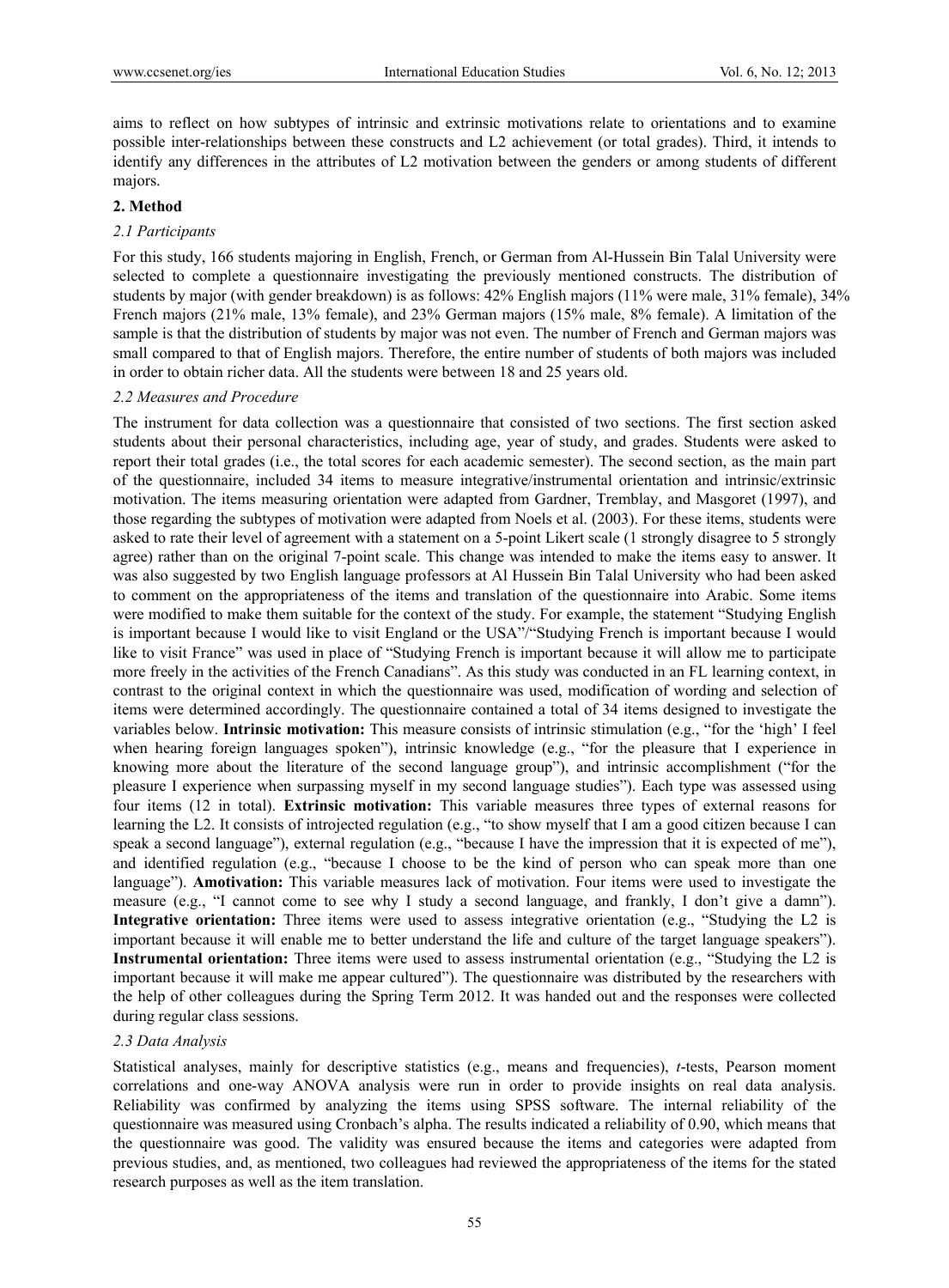# **3. Results**

The results of the statistical descriptive analyses, shown in Table 1, revealed that students of all three languages had extrinsic motivation, as external identified regulation (the most self-determined) had the highest mean score  $(M = 4.00, SD = .78)$ . However, the means of integrative orientation and intrinsic motivation were high. This means the students were integratively motivated ( $M = 3.96$ ,  $SD = .81$ ) and showed high intrinsic motivation (M  $= 3.88$ , SD = .69).

A Pearson moment correlation analysis was performed to identify possible correlations between the overall mean of all the motivational measures in the study, on the one hand, and achievement, on the other hand. Table 2 shows no significant correlation between orientation, type of motivation, and total grades. The results for intercorrelation for all variables showed that instrumental and integrative orientations correlated positively with each other  $(r = .465)$  (see Table 3). The internal correlations also revealed a negative moderate relationship between amotivation and external regulation and positive correlations with intrinsic knowledge, accomplishment, and stimulation. Strong positive significant correlations were found between extrinsic motivation and external regulation (.762) and between intrinsic motivation and intrinsic accomplishment and intrinsic stimulation.

| Orientation/Motivation           | Mean | SD  |
|----------------------------------|------|-----|
| Instrumental                     | 3.87 | .82 |
| Integrative                      | 3.96 | .81 |
| Intrinsic                        | 3.88 | .69 |
| Intrinsic accomplishment         | 3.87 | .81 |
| Intrinsic stimulation            | 3.83 | .88 |
| Intrinsic knowledge              | 3.94 | .86 |
| Extrinsic                        | 3.67 | .54 |
| Extrinsic introjected regulation | 3.37 | .85 |
| Extrinsic external regulation    | 3.54 | .96 |
| Extrinsic identified regulation  | 4.00 | .78 |
| Amotivation                      | 3.66 | .98 |

Table 1. Means of orientation and subtypes of motivation

|  |  | Table 2. Correlations between all investigated measures and achievement scores |  |
|--|--|--------------------------------------------------------------------------------|--|
|  |  |                                                                                |  |

| Achievements             |            |
|--------------------------|------------|
| Instrumental orientation | $-0.025 -$ |
| Integrative orientation  | .020       |
| Intrinsic                | .111       |
| Accomplishment           | .088       |
| Stimulation              | .106       |
| Knowledge                | .077       |
| Extrinsic                | .029       |
| Introjected              | .023       |
| External                 | $-0.065 -$ |
| Identified               | .117       |
| Amotivation              | $-0.31 -$  |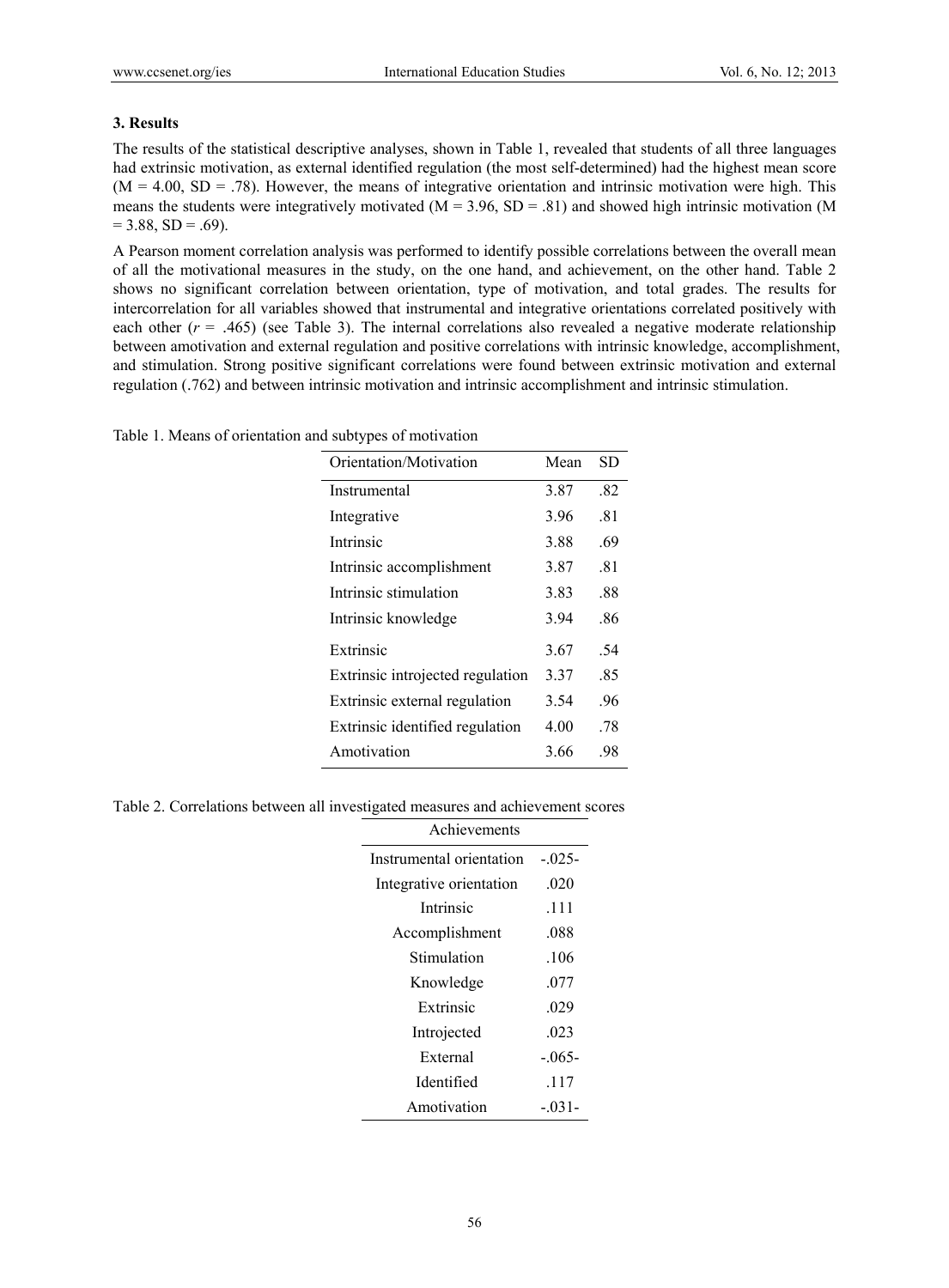However, there were some positive significant correlations between orientation and type of motivation (see Table 4). Instrumental orientation correlated positively with subtypes of intrinsic and extrinsic motivation, except introjected motivation. In line with their high intercorrelation, means were  $(r = .427)$  for intrinsic motivation and  $(r = .331)$  for extrinsic motivation. In comparison to the findings for instrumental orientations, those regarding integrative motivation indicated that intrinsic stimulation and knowledge as subtypes of intrinsic motivation were correlated positively and significantly with integrative orientation ( $r = .246$  and  $r = .224$ , respectively). In addition, only identified regulation as an extrinsic motivation was related to integrative orientation.

Table 3. Correlations between orientations and intrinsic and extrinsic motivation

|                | Instrumental orientation | Integrative orientation |
|----------------|--------------------------|-------------------------|
| Intrinsic      | $.427**$                 | $.220**$                |
| Accomplishment | $.196*$                  | .062                    |
| Stimulation    | $.446**$                 | $.246**$                |
| Knowledge      | $393**$                  | $.224**$                |
| Extrinsic      | $.331**$                 | $.273**$                |
| Introjected    | $-077$ -.                | 048.                    |
| External       | 199*                     | 043.                    |
| Identified     | $423**$                  | $.417**$                |
| Amotivation    | .064                     | .113                    |

\*P< .05 (2-tailed); \*\* P< .01 (2-tailed).

Table 4. Correlations between subtypes of motivations and orientations

|        | Instru-    | Inte-    | Intrinsic | Extrin-  | Amoti-    | Introjected | External | Identified | Accomp-  | Stimulation |
|--------|------------|----------|-----------|----------|-----------|-------------|----------|------------|----------|-------------|
|        | mental     | grative  |           | sic      | vaion     |             |          |            | lishment |             |
| Intg   | $.465**$   |          |           |          |           |             |          |            |          |             |
| Intri  | $.427**$   | $.220**$ |           |          |           |             |          |            |          |             |
| Extri  | $.331**$   | $273**$  | 387**     |          |           |             |          |            |          |             |
| Amot   | .064       | .113     | $.281**$  | $-.107-$ |           |             |          |            |          |             |
| Introj | $-0.077 -$ | .048     | $-125-$   | $.378**$ | .049      |             |          |            |          |             |
| Ext    | $.199*$    | .043     | $.223*$   | $.762**$ | $-.311**$ | .014        |          |            |          |             |
| Iden   | $.423**$   | $.417**$ | $.530**$  | $.632**$ | .150      | $-0.045 -$  | $.163*$  |            |          |             |
| Acc    | $.196*$    | .062     | .754**    | $.291**$ | $.266**$  | $-0.065-$   | $.153*$  | 397**      |          |             |
| Stim   | $.446**$   | $.246**$ | $.845**$  | $.536**$ | $.213**$  | $-121-$     | $.233**$ | $.457**$   | $.432**$ |             |
| Know   | 393**      | $.224**$ | $.845**$  | .298**   | $.250**$  | $-117-$     | $.158*$  | $.440**$   | $.439**$ | $.617**$    |

\*P< .05 (2-tailed); \*\* P< .01 (2-tailed).

A paired *t*-test analysis was performed to find significant *p*-values and mean scores for the two genders in the different motivational measures. A close examination of Table 5 reveals that in each L2 language group, female students had higher instrumental orientations ( $M = .847$ ) and intrinsic accomplishment ( $M = .826$ ) than male students. No other significant gender differences were found.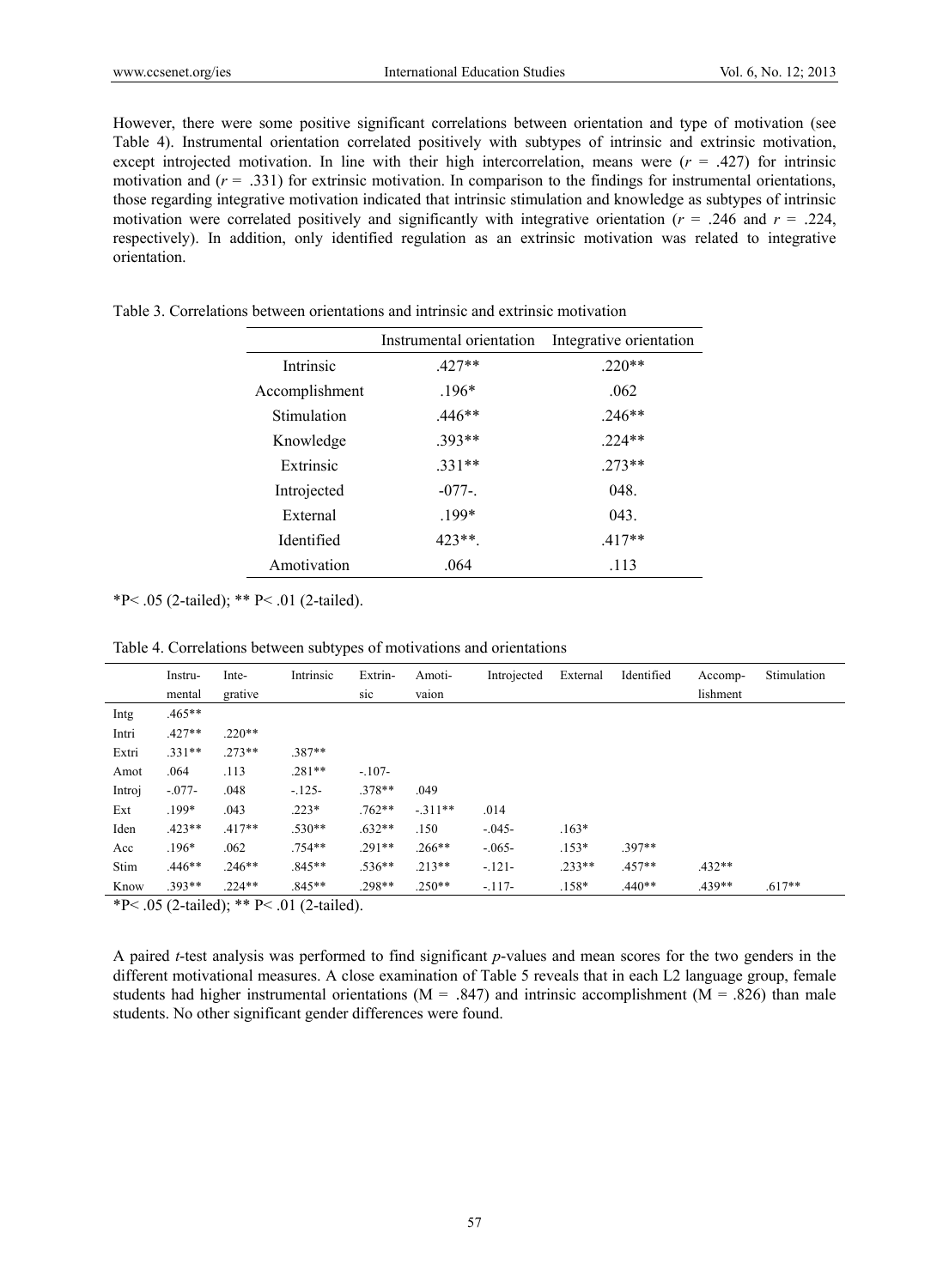|                          | <b>Sex</b>    |             | Mean Std. Deviation Sig. |      |
|--------------------------|---------------|-------------|--------------------------|------|
|                          | Male          | 3.7396      | .77353                   | .047 |
| Instrumental             | Female 3.9922 |             | .84788                   |      |
|                          |               | Male 3.9833 | .83169                   | .814 |
| Integrative              | Female 3.9535 |             | .79568                   |      |
|                          |               | Male 3.8389 | .74271                   | .414 |
| Intrinsic                | Female 3.9276 |             | .65430                   |      |
|                          |               | Male 3.6828 | .49441                   | .786 |
| Extrinsic                | Female 3.6599 |             | .58525                   |      |
|                          |               | Male 4.0958 | 1.04228                  | .750 |
| Amotivation              | Female 4.0426 |             | 1.10115                  |      |
|                          |               | Male 3.3688 | .94381                   | .495 |
| Introjected regulation   | Female 3.3779 |             | .76287                   |      |
|                          |               | Male 3.5833 | .83943                   | .577 |
| External regulation      | Female 3.5000 |             | 1.07345                  |      |
|                          |               | Male 3.7375 | .78969                   | .031 |
| Intrinsic accomplishment | Female 4.0116 |             | .82675                   |      |
|                          |               | Male 3.8500 | .96186                   | .815 |
| Intrinsic stimulation    | Female 3.8178 |             | .80790                   |      |
|                          |               | Male 3.9292 | .81941                   | .857 |
| Intrinsic knowledge      | Female 3.9535 |             | .90772                   |      |
|                          |               | Male 3.9917 | .75375                   | .895 |
| Identified regulation    | Female 4.0078 |             | .81164                   |      |
|                          |               | Male 3.8258 | .49842                   | .558 |
| Achievements             | Female 3.8690 |             | .44936                   |      |

#### Table 5. T-Test analysis of orientations and motivations for the sexes

To identify gender differences in the motivational variables by major, a one-way analysis of variance (ANOVA) between groups was conducted. Despite reaching the level of statistical difference (see Table 6), some variables did not show any differences by gender or language. As the results show, instrumental orientation, amotivation, and external regulation differed significantly between the two groups. Post-hoc comparisons using Tukey's HSD test indicated that the mean score for female students of English ( $M = 4.16$ ) was highest among the other groups on instrumental orientation (male students of French:  $M = 3.50$ , female students of German:  $M = 3.47$ ). A significant difference was also found between female students of English and female students of French in terms of their amotivation. The female students of English showed lower amotivation toward L2 learning ( $M = 3.67$ ) compared to the female students of French ( $M = 4.63$ ). In addition, female students of English had higher external regulation scores ( $M = 4.05$  and  $M = 3.83$ , respectively) compared to female students of German and French ( $M = 3.360$  and  $M = 3.22$ , respectively).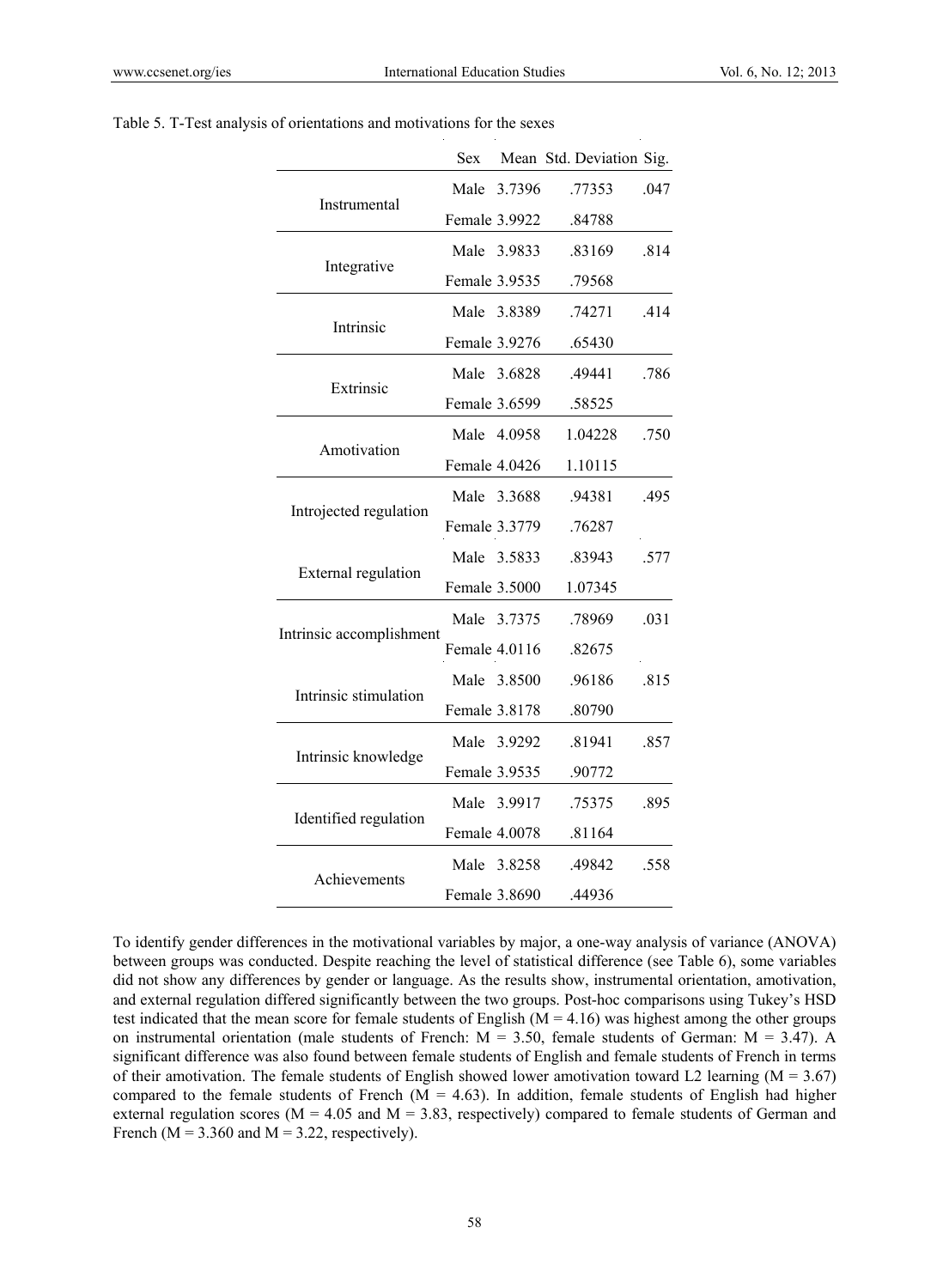|                          |                       | Sum of Squares Df |                | F            | Sig. |
|--------------------------|-----------------------|-------------------|----------------|--------------|------|
|                          | <b>Between Groups</b> | .802              | 5              | .711         | .616 |
| Achievements             | Within Groups         | 36.064            | 160            |              |      |
|                          | Total                 | 36.866            | 165            |              |      |
|                          | <b>Between Groups</b> | 11.675            |                | 5 3.761 .003 |      |
| Instrumental             | Within Groups         | 99.346            | 160            |              |      |
|                          | Total                 | 111.021           | 165            |              |      |
|                          | <b>Between Groups</b> | 6.181             | 5              | 1.933 .092   |      |
| Integrative              | Within Groups         | 102.314           | 160            |              |      |
|                          | Total                 | 108.495           | 165            |              |      |
|                          | <b>Between Groups</b> | .955              | 5              | .085.859     |      |
| Intrinsic                | Within Groups         | 79.339            | 160            |              |      |
|                          | Total                 | 80.294            | 165            |              |      |
|                          | <b>Between Groups</b> | 2.057             | 5 <sup>5</sup> | 1.419.220    |      |
| Extrinsic                | Within Groups         | 46.390            | 160            |              |      |
|                          | Total                 | 48.447            | 165            |              |      |
|                          | <b>Between Groups</b> | 20.162            |                | 5 3.821 .003 |      |
| Amotivation              | Within Groups         | 168.842           | 160            |              |      |
|                          | Total                 | 189.004           | 165            |              |      |
|                          | <b>Between Groups</b> | 4.379             | 5.             | 1.214.305    |      |
| Introjected regulation   | Within Groups         | 115.465           | 160            |              |      |
|                          | Total                 | 119.843           | 165            |              |      |
|                          | <b>Between Groups</b> | 22.090            | 5              | 5.363.000    |      |
| External regulation      | Within Groups         | 131.809           | 160            |              |      |
|                          | Total                 | 153.899           | 165            |              |      |
|                          | <b>Between Groups</b> | 4.395             | 5              | 1.326.256    |      |
| Intrinsic accomplishment | <b>Within Groups</b>  | 106.085           | 160            |              |      |
|                          | Total                 | 110.479           | 165            |              |      |
|                          | <b>Between Groups</b> | 1.306             | 5              | .328 .895    |      |
| Intrinsic stimulation    | <b>Within Groups</b>  | 127.305           | 160            |              |      |
|                          | Total                 | 128.611           | 165            |              |      |
|                          | <b>Between Groups</b> | 4.359             | 5              | 1.175.324    |      |
| Intrinsic knowledge      | Within Groups         | 118.745           | 160            |              |      |
|                          | Total                 | 123.104           | 165            |              |      |
|                          | <b>Between Groups</b> | 2.177             | 5              | .706 .620    |      |
| Identified regulation    | Within Groups         | 98.712            | 160            |              |      |
|                          | Total                 | 100.889           | 165            |              |      |

Table 6. ANOVA analysis of differences between males and females according to major on motivational variables

# **4. Discussion**

The study found that the Jordanian students had high extrinsic motivation (identified regulation) in addition to integrative orientation and intrinsic motivation. There was a positive correlation between orientations and intrinsic and extrinsic motivations. Therefore, the study provides further support for the relations between orientations and subtypes of motivations identified in SDT. This finding is in line with the results of other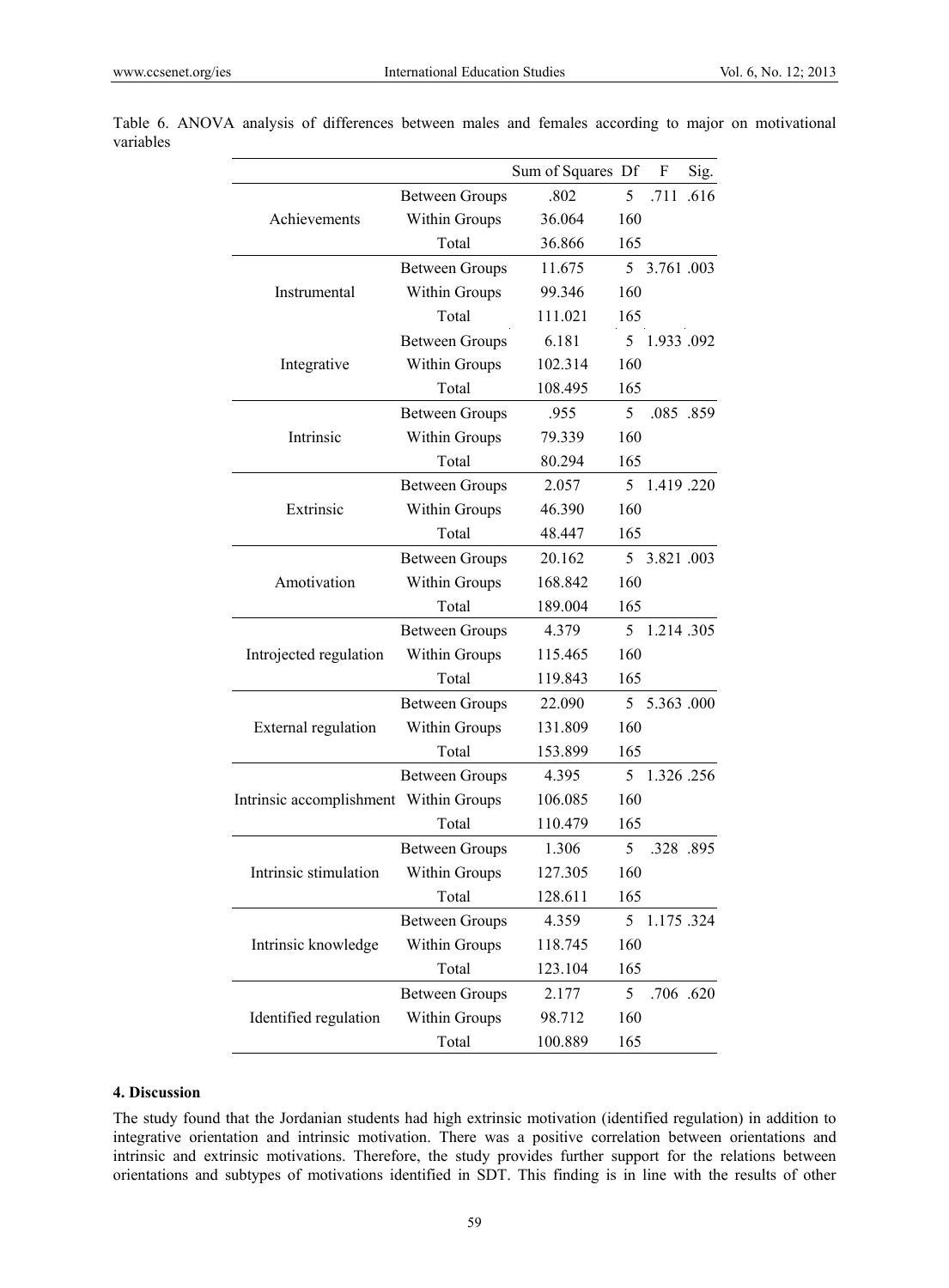studies (e.g., Noels et al., 2001), which have shown, for example, a correlation between integrative orientation and intrinsic motivation. In addition, instrumental orientation was found to correlate positively with all subtypes of intrinsic and extrinsic motivations except introjected regulation. Given the current status of English as a lingua franca, it plays a vital role in various aspects of life in Jordan. It is a tool of communication used heavily in the areas of technology and science. It is a broad window through which much of world can be viewed. Learning also any of these major World languages French and German has utilitarian value for various aspects of life in the Jordanian context. Because speaking another language facilities communication with the outside world, more job opportunities are offered to those with relevant L2 ability. Taking into consideration that Jordan is a country of limited natural resources, individuals seek opportunities to participate in the labor market. Accordingly, students recognize the value of learning an L2. In this study, both types of motivation were predictors of instrumental orientation.

With regard to the findings of integrative orientation, the results of the study revealed a significant positive correlation with intrinsic stimulation and knowledge and one type of extrinsic motivation, identified regulation. It seems that the students enjoyed the learning activities and persisted in order to attain their goals. As Noels et al. (2003) argued, citing Deci and Ryan (1985), having intrinsic motivation means that individuals freely choose to perform their activities and strive to meet the challenges that these activities demand. It appears that students who are intrinsically motivated engage in activities as a result of their own internal choice and for pleasure or satisfaction. As stated in previous research, intrinsic motivation implies long-term behavior. Students who show intrinsic motivation are said to have high autonomy, relatedness, competence, and sense of control. Students found that learning other languages was meaningful and fun, and it helped them to achieve their long-term goals. These goals included finding good job opportunities and belonging to a large community of target language speakers.

The students in this study were found to achieve autonomy and relatedness because they had chosen to study their L2 and indicated a desire to belong to the large communities of English, French, and German speakers in the world. However, in the Jordanian FL setting, where the L2 is used only in limited contexts, integrative orientation does not imply real integration, as learners have no direct contact with the target language communities. It appears that the integrative orientation defined by Dornyei (1990) in the Hungarian FL learning context was evident in this context as well. As the students little to no opportunity to interact with native English speakers, the integrative orientation that emerged in this context implies a "metaphorical identification" with an imagined big target language community (Dornyei, 2006). The main features of this orientation are a desire to know about target language-speaking peoples' cultures and lifestyles and a desire to meet them. Thus, it seems that the orientations found here were similar to some extent to the orientations found in Clement, Dornyei, and Noels' (1994) study in the Hungarian FL leaning context. The findings of this research reveal a mixture of orientations and motivations. It appears that students chose to learn the languages to achieve different personal goals. Still, motivational orientations need to be re-identified according to the context of study, as each context has different features. Moreover, their desire to learn FLs in the Jordanian context shows their self-determined behavior. This implies that their motivation is autonomous, rather than controlled, due to their experience of exercising choice. Given the correlation between identified regulation and integrative orientation, it can be said that globalization phenomena had an obvious effect on students' attitudes toward other languages and communities in this context.

Given the gender variable in the study, instrumental orientation and intrinsic accomplishment were considered to be important for female students who were learning English, French, or German, but not for their male counterparts. Learning an FL was more important for female students in the Jordanian context than it was for male students because languages offer better job opportunities. It is not surprising to find that female students aimed to achieve better results than male students. Despite the fact that people tend to submit to cultural norms and religious beliefs (i.e., men and women in this society are raised to prepare for their respective roles in life), students, mainly female students, showed interest in and were open to other cultures. Men are expected to take responsibility for their families, whereas traditionally in Jordan, girls are directed to think about their future social role strictly as wives and mothers. Male children are also given more freedom and authority. For all these reasons, girls work hard to show their abilities, to succeed in their studies, and to get recognition in their families and society. Shakshir (1996) found evidence that female students in Nablus (Palestine) had better achievements and attitudes toward English than male students did in the secondary school stage. She commented that female students, who have a different character from male students, are usually more serious, dedicate more time to studying in order to succeed, and take into account the value of learning a language for jobs and prestige (especially when learning English). In our study, female students, like male students, also aspired to prove their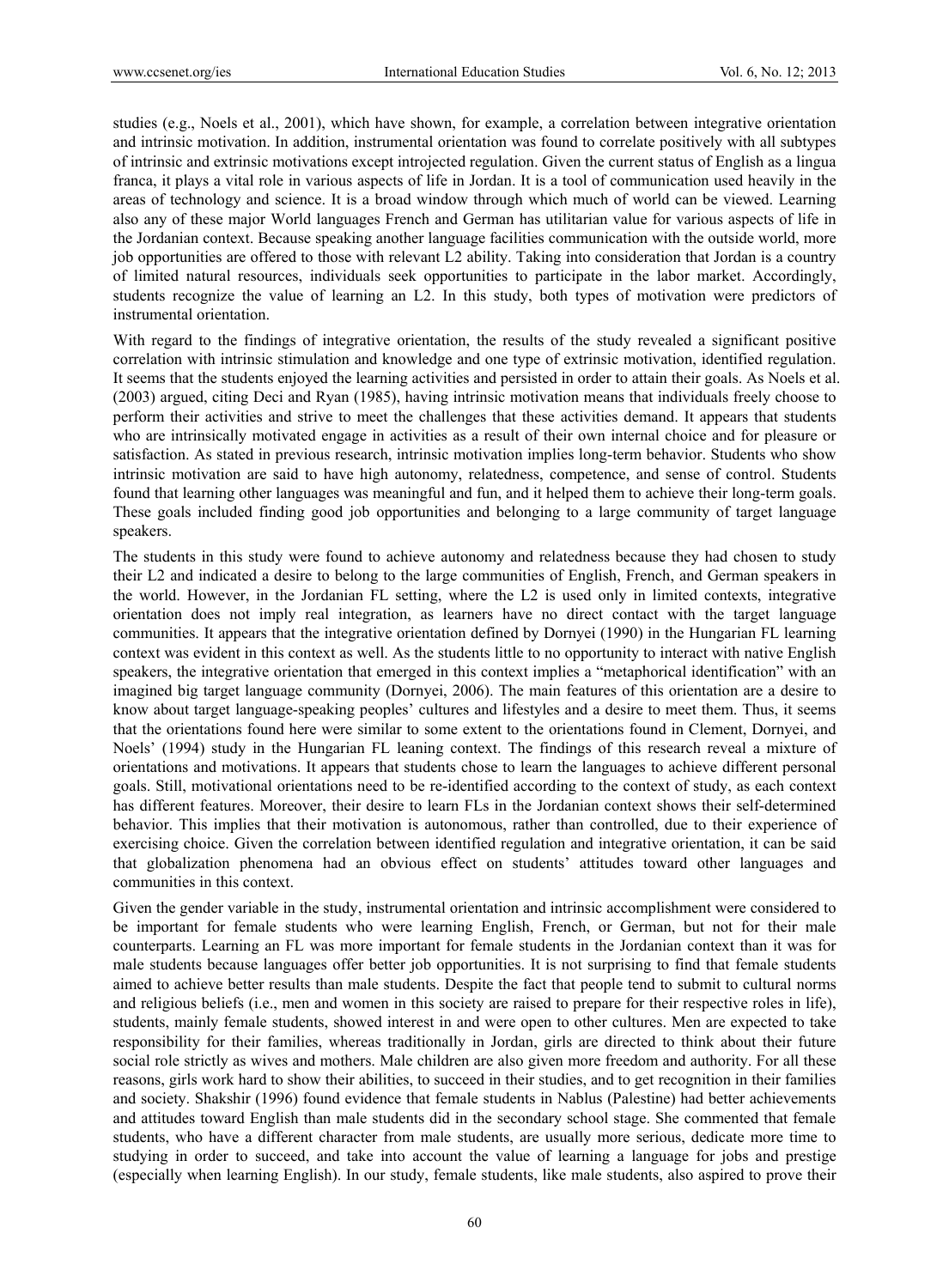ability in achieving the best, to secure a good job, and to challenge their society. This finding is consistent with Abu-Rabia's (1997) study in the Canadian context, which showed that Arab girls were more open to Canadian society and wanted to integrate with the society more than boys, who were described to be more conservative and preferred to adhere to their own culture and values. As Abu-Rabia claimed that this desire for integration resulted from the social norms, which encourage involvement in society for all. In relation to language learning, this implies that it is possible that students' attitude, motivational orientation, and drive for L2 learning differ from between male and female students.

When gender and other major factors are taken into account, female students of English showed higher instrumental orientations and external regulation compared to their counterparts who were studying French or German. As stated previously, this preference can be explained by referring to the status of English in the world and in Jordan specifically. It seems that the students had an internal desire to accomplish their goals in learning these languages because the languages have a practical value.

Although the students showed high correlations between their motivations and orientations, their achievement scores did not show a significant correlation with any of the aforementioned variables. This finding contradicts the previous research findings (e.g., Gardner et al., 1997), which support the claim of a strong correlation between attitudes, motivational drive, and language proficiency. Having intrinsic motivation is also considered to improve learning outcomes. In the present study, students' effort and willingness to attain specific goals in learning English, and their attitudes toward the learning situation were not the critical factors affecting English scores at this educational stage.

Interestingly, amotivation correlated most highly and positively with subtypes of intrinsic motivation, namely intrinsic stimulation and knowledge, not with extrinsic motivation.

The implications of the study are mainly educational. They may help to guide administrators, teachers, and policy makers in developing students' motivations and orientations toward learning FLs in classrooms in the early stages. As mentioned, English is taught in all educational stages as a compulsory subject in public and private schools and universities in Jordan. However, other FLs are optional for students, and they are mainly taught in private schools. For university students, all FL study is optional (except, of course, for FL majors). This study suggests that there should be a preparation phase in school where teachers promote students' intrinsic motivation to enjoy engaging in learning tasks and to be open to other cultures and people. They should encourage their students to use different types of intercultural contact activities to improve learning outcomes.

#### **References**

- Abu-Rabia, S. (1997). Verbal and working memory skills of bilingual Hebrew-English speaking children. *International Journal of Psycholinguistics, 13*, 25-40.
- Clement, R., Dornyei, Z., & Noels, K. A. (1994). Motivation, self-confidence, and group cohesion in the foreign language classroom. *Language learning, 44*, 417-448. http://dx.doi.org/10.1111/j.14671770.1994.tb01113.x
- Clement, R., & Kruidenier, B. G. (1983). Orientations in second language acquisition: The effects of ethnicity, milieu, and target language on their emergence. *Language Learning, 33*, 273-291. http://dx.doi.org/10.1111/j.1467-1770.1983.tb00542.x
- Coleman, J. A. (1995). Progress, proficiency and motivation among British university language learning. *CLCS Occasional Paper*, 40.
- Comanaru, R., & Noels, K. A. (2009). Self-determination, motivation, and the learning of Chinese as a heritage language. *The Canadian Modern Language Review, 66*, 131-158. http://dx.doi.org/10.3138/cmlr.66.1.131
- Deci, E. L., & Ryan, R. M. (1985). *Intrinsic Motivation and Self-determination in Human Behavior.* New York: Plenum. http://dx.doi.org/10.1007/978-1-4899-2271-7
- Deci, E. L., Vallerand, R. J., Pelletier, L. G., & Ryan, R. M. (1991). Motivation and education: The self-determination perspective. *Educational Psychologist, 26*, 325-346. http://dx.doi.org/10.1207/s15326985ep2603&4\_6
- Dodick, D. J. (1996). A study of the attitudes and motivation of high school foreign language students. *Canadian Modern Language Review, 52*, 577-95.
- Dornyei, Z. (1990). Conceptualizing Motivation in Foreign-Language Learning. *Language Learning, 40*, 45-78. http://dx.doi.org/10.1111/j.1467-1770.1990.tb00954.x
- Dornyei, Z. (1998). Motivation in second and foreign language learning. *Language Teaching and Linguistics*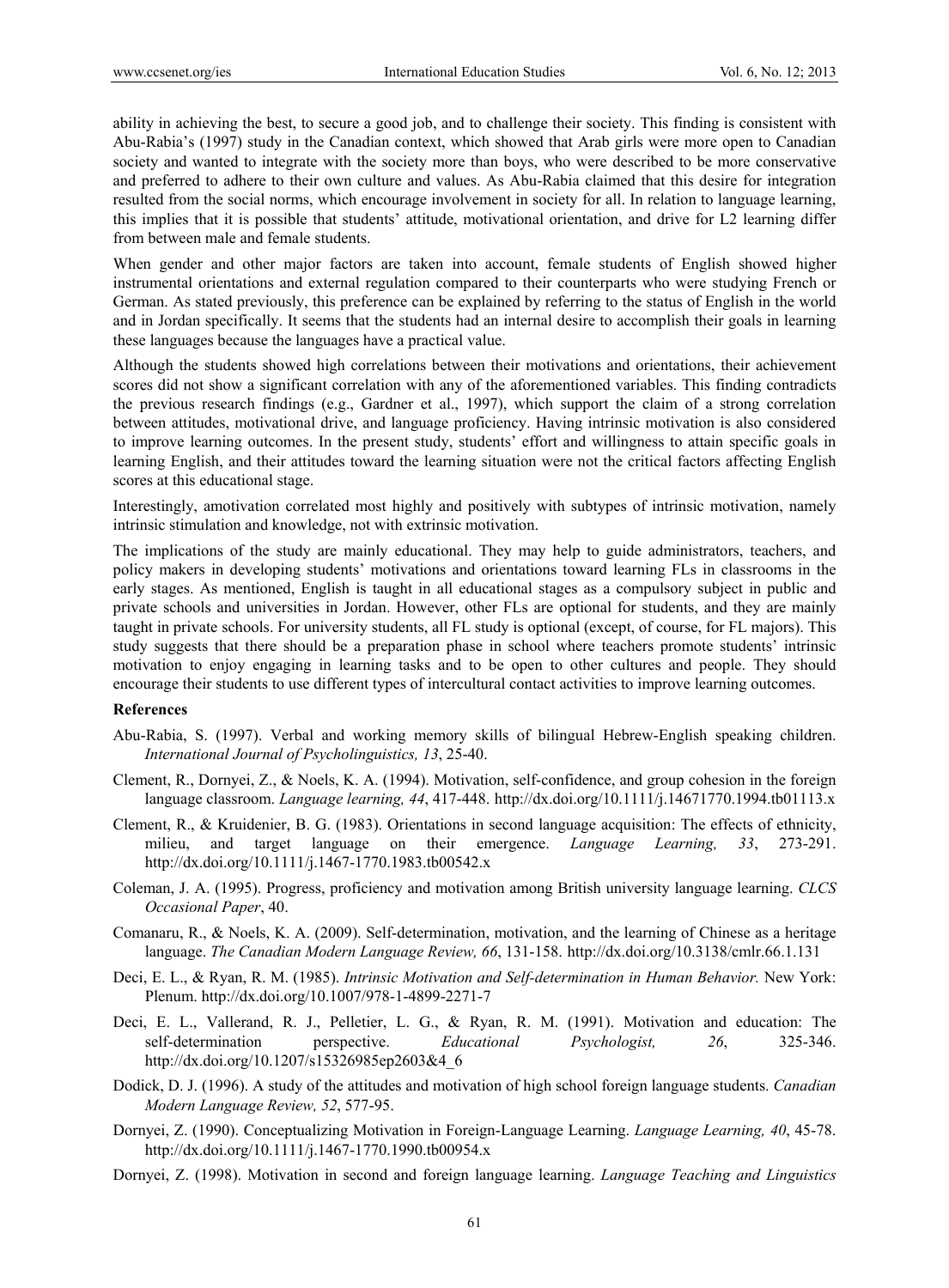*Abstracts, 31*, 117-135. http://dx.doi.org/10.1017/S026144480001315X

- Dornyei, Z. (2006). Individual differences in second language acquisition. *AILA Review, 19*, 42-68. http://dx.doi.org/10.1075/aila.19.05dor
- Gardner, R. C. (1985). *Social Psychology and Second Language Learning: The Role of Attitudes and Motivation*. London: Edward Arnold.
- Gardner, R. C., & Lambert, W. E. (1959). Motivational variables in second language acquisition. *Canadian Journal of Psychology*, *13*, 266-72. http://dx.doi.org/10.1037/h0083787
- Gardner, R. C., Tremblay, P. F., & Masgoret, A. M. (1997). Towards a full model of second language learning: An empirical investigation. *The Modern Language Journal, 81*, 344-362. http://dx.doi.org/10.1111/j.1540-4781.1997.tb05495.x
- Gillard, A. (2010). Self-determination theory. *The American Camp Association, Briefing Papers and Care Packages*. Retrieved from http://www.acacamps.org/volunteers/care/carebriefings
- Kow, Y. C. (2004). Pedagogy in Malaysian primary and secondary schools: From theory to practice. In M. David (Ed.), *Teaching of English in Second and Foreign Language Settings: Focus on Malaysia*. Frankfurt: Peter Lang Pub Inc.
- Midraj, S., Midraj, J., O'Neill, G., & Sellami, A. (2008). The Affective Factors and English Language Attainment of Arab EFL Learners. *International Journal of Applied Educational Studies, Vol. 1*, 43-52.
- Noels, K. A., Pelletier, L. G., & Vallerand, R. J. (2000). Why are you learning a second language? Motivational Orientations and self-determination theory. *Language Learning, 50*, 57-85. http://dx.doi.org/10.1111/0023-8333.00111
- Noels, K. A. (2001). New orientations in language learning motivation: Towards a model of intrinsic, extrinsic and integrative orientations, In Z. Dornyei, & R. Schmidt (Eds.), *Motivation and Second Language Acquisition*. Honolulu: University of Hawai'i.
- Noels, K. A., Clément, R., & Pelletier, L. (2001). Intrinsic, extrinsic, and integrative orientations of French Canadian learners of English. *Canadian Modern Language Review, 57*, 424-442. http://dx.doi.org/10.3138/cmlr.57.3.424
- Noels, K. A., Clement, R., & Pelletier, L. G. (2003). Intrinsic, extrinsic, and integrative orientations of French Canadian learners of English. *The Canadian Modern Language Review, 59*, 589-607.
- Noels, K. A. (2005). Orientations to learning German: Heritage background and motivational processes. *Canadian Modern Language Review*, *62*, 285-312. http://dx.doi.org/10.3138/cmlr.62.2.285
- Pae, T.-II. (2008). Second language orientation and self-determination theory: a structural analysis of the factors affecting second language achievement. *Journal of Language and Social Psychology, 27*, 5-27. http://dx.doi.org/10.1177/0261927X07309509
- Richard-Armato, P. A. (1988). *Making it Happen: Interaction in the Second Language Classroom.* White Plains, NY: Longman.
- Schmidt, R., Boraie, D., & Kassabgy, O. (1996). Foreign language motivation: Internal structure and external connections. In R. L. Oxford (Ed.), *Language Learning Motivation: Pathways to the New Century.* Honolulu: University of Hawaii Press.
- Shakshir, R. M. (1996). *The relationship between students' attitudes toward English and their achievement scores at the secondary stage in Nablus schools*. (Unpublished master Thesis, An-Najah National University).
- Svanes, B. (1987). Motivation and cultural distance in second-language acquisition. *Language Learning, 37*, 341-359. http://dx.doi.org/10.1111/j.1467-1770.1987.tb00575.x
- Ushioda, E. (1996). Developing a Dynamic Concept of L2 Motivation. In J. Hickey (Ed.), *Language Education and society in a changing world*. Dublin: IRAAL.
- Vallerand, R. J. (1997). Toward a hierarchical model of intrinsic and extrinsic motivation. *Advances in Experimental Social Psychology, 29*, 271-360. http://dx.doi.org/10.1016/S0065-2601(08)60019-2
- Vallerand, R. J., Blais, M. R., Briere, N. M., & Pelletier, L. G. (1989). Construction et validation de I'Echelle de motivation en education (EME) [Construction and validation of the academic motivation scale]. *Canadian Journal of behavioural Sciences, 21*, 323-349. http://dx.doi.org/10.1037/h0079855